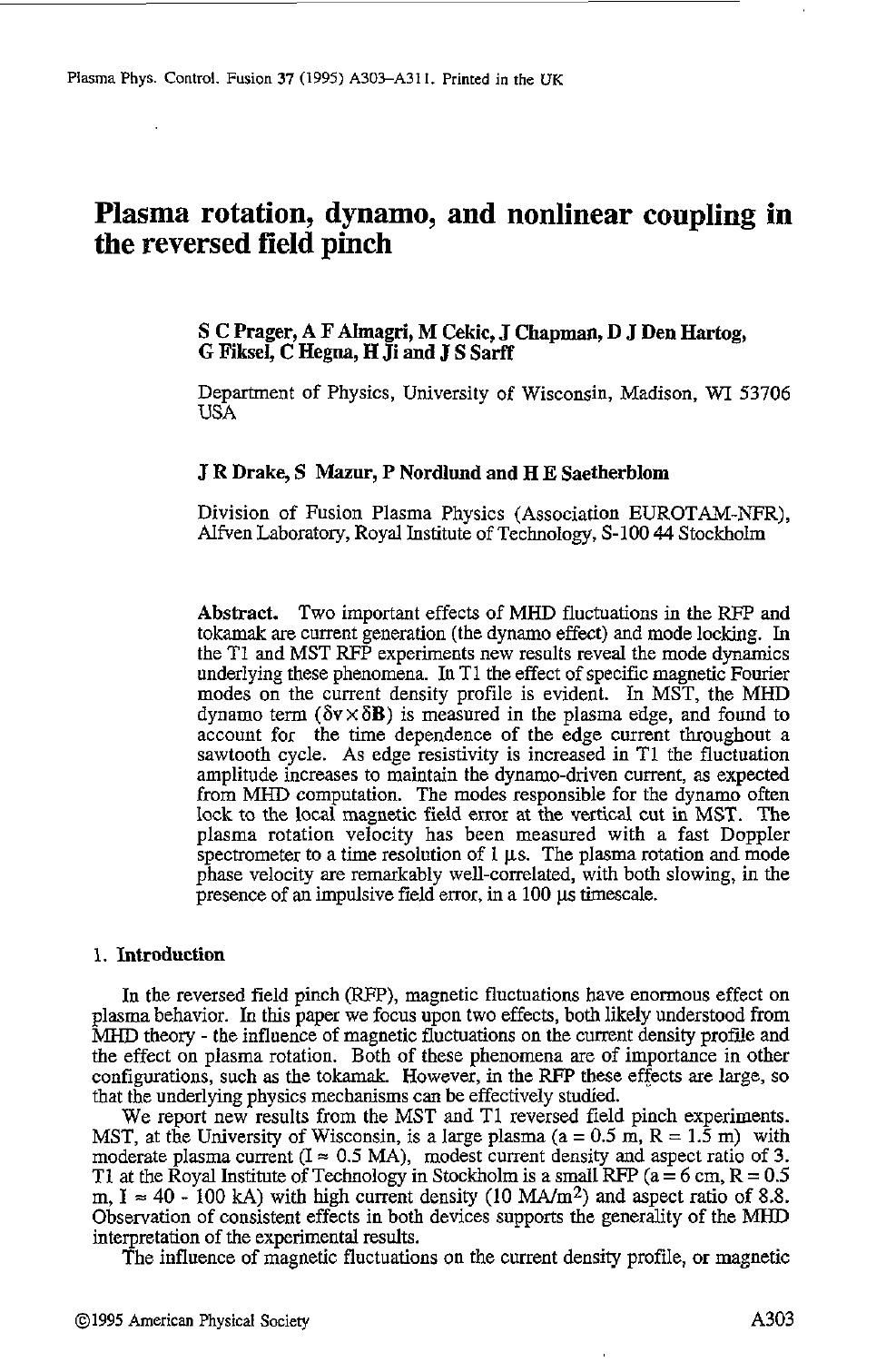field generation, is known as the dynamo effect. In addition to astrophysical and RFP plasmas, the dynamo can also modify the current density profiie in a tokamak in the presence of tearing modes (Mirnov oscillations), and perhaps sawteeth and disruptions. Three new observations support the MHD model of the dynamo. First, the current density profile **is** observed to change in correlation with specific magnetic Fourier modes (in T1). The profile of the normalized current density  $(i\|/B)$  is, at times, observed to be hollow within the resonant surface of the dominant mode; in addition, flattening of the current profile occurs at the resonant surface of the  $m = 0$  mode, where m is the poloidal mode number. Second, the MHD dynamo term  $\delta v \times \delta B$  is measured in the edge with probes (inferring the fluctuating flow velocity from the measured  $\delta E \times B$  in MST). We find that the MHD dynamo can account for the plasma current in a time-dependent fashion, throughout a sawtooth cycle. Third, the variation of magnetic fluctuations with edge resistivity in T1 is as predicted by MHD computation, i.e., the magnetic fluctuations increase with edge resistivity so as to continue to drive the required edge current.

In MST, new information on the dynamics of mode locking has been obtained since (1) a sawtooth crash generates an impulsive field error (with a 100  $\mu$ s risetime), initiating a time sequence of events which permits the study of plasma rotation and mode locking dynamics in a manner not possible in steady state, and *(2)* a Doppler spectrometer has been developed which measures plasma flow with 1  $\mu$ s resolution. The magnetic modes lock to the sudden field error, followed by sudden deceleration of the plasma rotation within 100 **ps.** The plasma decelerates in a time consistent with that expected from the magnetic braking force of the field error. Thereafter, the error subsides, and the plasma and mode reaccelerate in several **ms,** consistent with a particle confinement time, which is interpreted as the time for the radial electric field to reestablish. Interestingly, during deceleration the mode leads the plasma, but during acceleration the plasma leads the mode.

In the WP, there are several dominant magnetic modes which are phase-locked together. In Section **II,** we present some new evidence from T1 for strong coupling between the dominant modes. We then present results on the dynamo (Section IU) and plasma rotation and mode locking (Section *N).* 

## **2.** Mode coupling

In the WP, the magnetic fluctuation spectrum is known, from both experiment and MHD computation, to peak at  $m = 1$  and toroidal mode number  $n \approx 2R/a$ . The nspectrum is dominated by modes about equal in number to the aspect ratio. For example, in T1 typically the n spectrum peaks at  $n \approx 15$ , with a width of about 6, as shown in figure la. By contrast, in MST, with an aspect ratio one-third that of T1, the fluctuation spectrum is dominated by modes in the range  $n = 5 - 8$ .

The large modes are coupled to each other by three wave interactions satisfying the relations  $n_3 = n_1 + n_2$ ,  $m_3 = m_1 + m_2$ . Thus, it might be expected that the dominant  $m = 1$  modes would be coupled by  $m = 0$ ,  $n = 1$  modes. Indeed, the n-spectrum of the  $m = 0$ mode typically peaks at  $n = 1$  (figure 1b) [1]. At times, the n spectrum splits into two peaks, as shown in figure 2a [2]. The separation between the two peaks is  $\Delta n = 4$ . Simultaneous with the appearance of the two peaks (in the  $m = 1$  n-spectrum) there arises a large  $p = 4$  peak in the n-spectrum of the  $m = 0$  mode, as shown in figure 2b, providing strong evidence for the role of  $m = 0$  in coupling the  $m = 1$  modes.

## **3.** The **dynamo** effect

The mean-field parallel Ohm's law can be expressed as **[3]** 

$$
\langle E_{\parallel} \rangle - \eta \langle j_{\parallel} \rangle = \frac{\langle \delta E_{\perp} \cdot \delta B_{\perp} \rangle}{B} + \frac{\langle \nabla_{\perp} \delta p_{\varepsilon} \cdot \delta B_{\perp} \rangle}{ne} \tag{1}
$$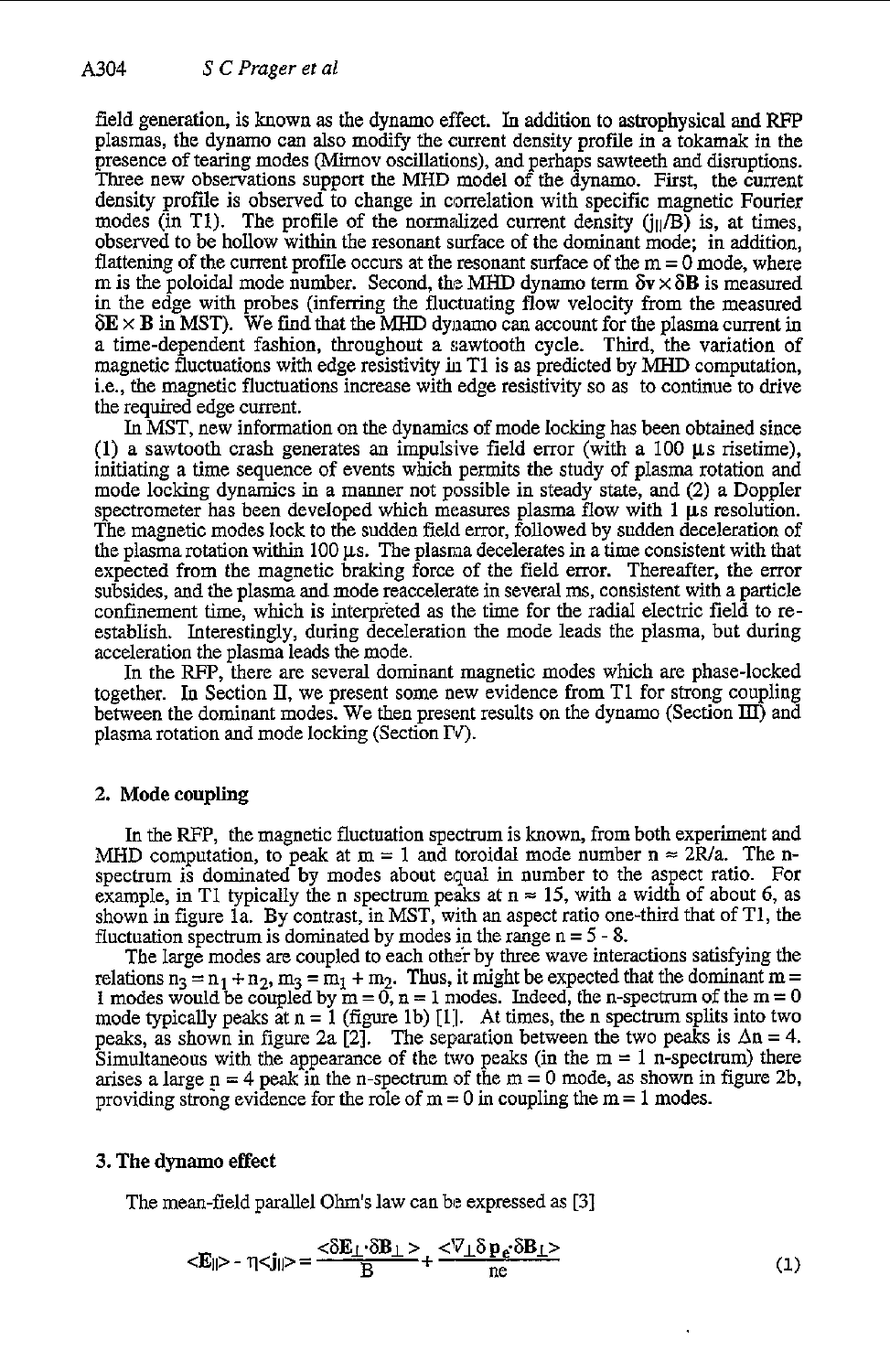where  $\leq$  denotes an ensemble (or flux-surface) average and  $\delta$  denote fluctuating quantities. There are two current-generating dynamo terms on the right hand side. The first term represents the usual contribution to the  $\delta v \times \delta B$  dynamo from the fluctuating  $E \times B$  drift ( $\delta E \times B$ ). The second term is a finite pressure contribution which arises from the p<sub>e</sub> term in Ohm's law, and can be viewed as the contribution to the  $\delta v \times \delta B$ term from the fluctuating electron diamagnetic drift.

Both dynamo terms have been measured in the edge of MST using Langmuir probes. The sawtooth crash in the RFP represents a discrete dynamo event in which the toroidal magnetic flux is suddenly generated, while the edge toroidal field becomes more negative. The sudden generation in toroidal flux,  $\Phi$ , is illustrated in figure 3 (bottom trace) which displays the one-turn poloidal surface voltage  $V = d\Phi/dt$ . The two components of  $\langle \delta E_{\perp} \cdot \delta B_{\perp} \rangle$  (the two top traces) increase simultaneous with the flux generation. However, the increase in the edge parallel plasma current, j<sub>n</sub>, (measured with a small movable Rogowski coil) is delayed in time.

If we consider the inductive change in the parallel electric field, then we observe that the pressureless MHD dynamo (the first term in eqn (1)) can account for the edge current, both during and between sawtooth crashes. The time dependence of the first three terms in Ohm's law is shown in figure **4,** for one sawtooth cycle. The electric field is obtained from the measured change in the toroidal flux. The finite pressure term (or "diamagnetic dynamo") is small in MST. (Recent data in the TPElRM-20 RFP experiment shows that at high collisionality the diamagnetic dynamo becomes large [4], perhaps consistent with earlier data in the REPUTE RFP [5]).

Correlation of the dynamo with specific magnetic modes was found in TI through the measurement of the current density profile with insertable magnetic probes 121. For example, the profile of  $\frac{1}{2}$  for a time in which the m = 1, n = 17 mode happens to be particularly large is shown in figure 5a. It is notable that the profile becomes hollow within the location of the resonant surface. For the more general case, in which many modes are large, the  $j/B$  profile is also often hollow (or flat) within the resonant surfaces of the dominant modes, as seen in figure 5b. Moreover, a flattening (or inflection point) in the profile is evident at the location of the  $m = 0$  resonant surface, indicative of the local effect of the  $m = 0$  mode on the current profile.

If the fluctuations serve to drive the edge current, it might be expected that the magnitude of the fluctuations would depend upon the resistivity. Indeed, in both MHD computation and in the T1 experiment it is observed that the fluctuations increase with edge resistivity [6]. In figure 6 the n-spectrum of the fluctuations is displayed for a case of high edge resistivity (solid curves) and lower resistivity (dashed curves). The experimental resistivity was changed by varying the edge electron temperature, which depends upon the plasma current. In the 3D, nonlinear, resistive **MHD** code the resistivity profile has the form  $(1 - 9r<sup>2</sup>)<sup>2</sup>$ ; the width of the high resistivity edge region was varied through by selecting different values of the constant **7.** In both the 3D, nonlinear, resistive MHD code (figure 6a) and experiment (figure 6b) the fluctuation energy roughly doubles as resistivity is increased (although the magnitude of the change in the experimental resistivity is uncertain). The reversal parameter **F,** a measure of the edge toroidal field strength, decreases with resistivity, **as** the enhanced fluctuation-induced current drive apparently is not fully able to compensate for the increased resistivity. The sensitivity of fluctuations to edge resistivity, and the change in resistivity with plasma current in T1 (presumably due to altered plasma-wall interactions), points to the need for care in the interpretation of deliberate experimental current scans.

#### **4. Plasma rotation and mode locking**

**A** specialized, high-speed Doppler spectrometer has been developed to measure the plasma rotation dynamics [7]. The spectrometer detects emission from C V impurity ions localized near the hot core of MST. Two opposing toroidal chordal views are simultaneously recorded for measurement of toroidal flow velocity. The system combines good resolution and throughput with high-speed parallel light collection.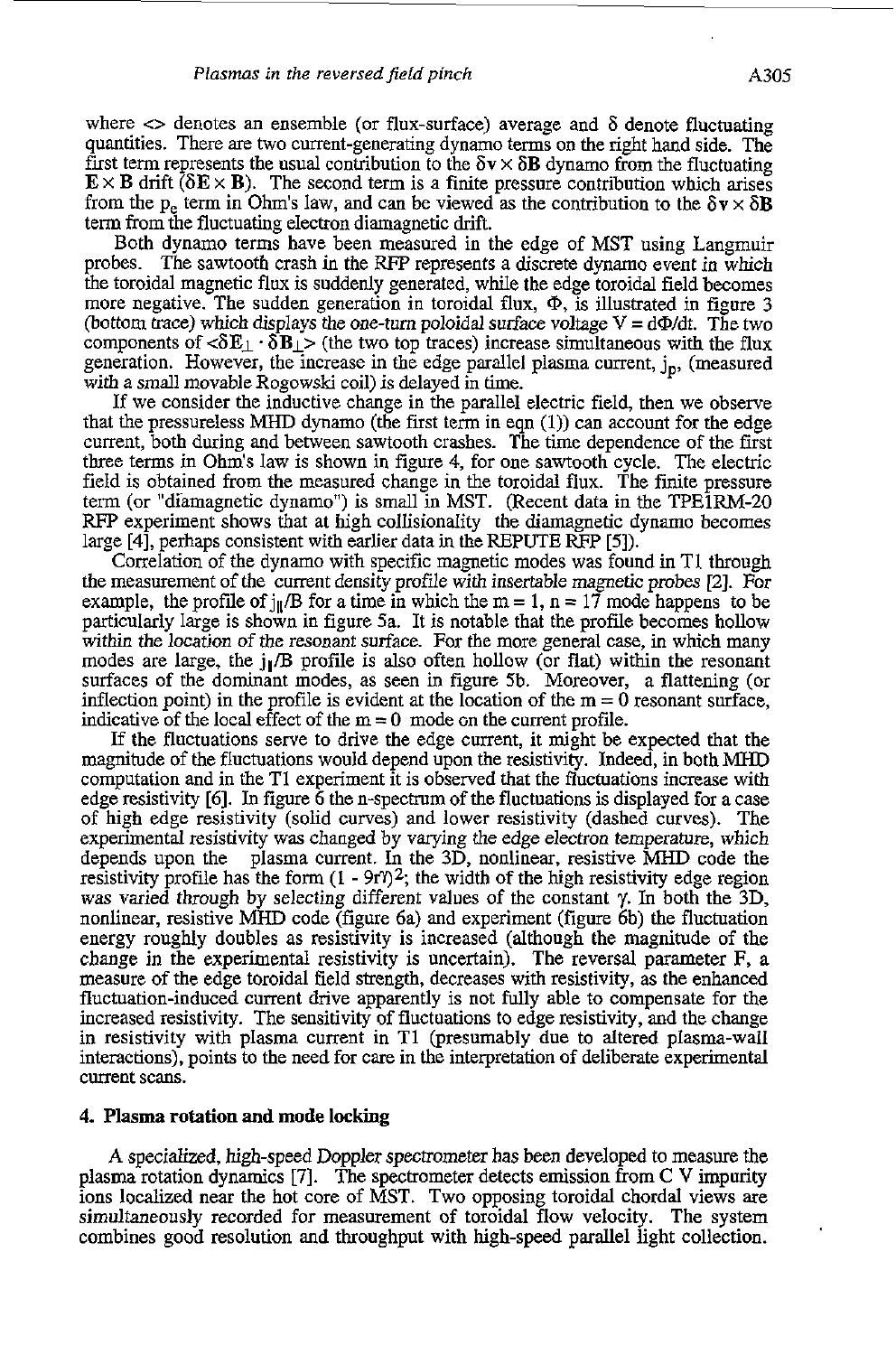Measurement precision of < 0.6 *Ws* has been demonstrated, with a digitization rate of 1 MHz and a corresponding analog bandwidth of 250 kHz.

The remarkably strong coupling between the plasma flow and the magnetic mode rotation is illustrated in figure 7, which displays the mode phase velocity measured with an edge magnetic coil array (figure 7a), the plasma rotation velocity measured with the Doppler spectrometer (figure *7b)* and the magnetic field error at the vertical cut in the shell (figure 6c) [SI. **A** clear sequence is observed in which the sawtooth crash generates a sudden field error, for example at 12.5 ms, followed by a sudden deceleration of the mode velocity (or locking), followed by a sudden deceleration of the plasma flow. **As** the field error subsides, the sequence is reversed with the mode acceleration lagging behind the plasma acceleration.

The m = 1, n = **6** mode velocity is illustrated in figure **7;** however, that mode is one of several large modes with  $n \approx 5$  - 8 which are phase-locked to each other, forming a rotating, localized disturbance. For an initial interpretation of the mode locking dynamics, we qualitatively apply an **MHD** theory developed for tokamaks **191.** The theory treats a single mode, with a corresponding single magnetic island. application of the theory to the RFP is only approximate since in the RFP several modes simultaneously interact with the field error, and the magnetic field pattern is likely stochastic, rather than a single island.

We are particularly interested in interpretation of the acceleration and deceleration timescales. In the mode locking theory the mode rotation velocity is determined by a competition between two forces acting on the plasma within the magnetic island : the decelerating electromagnetic force arising from the field error (a Lorentz force) and the accelerating viscous force arising from the rotating external bulk plasma. The accelerating viscous force arising from the rotating external bulk plasma. electromagnetic braking force is large in the presence of the field error, and indeed the slowing down time from this force is of the order of the observed  $100 \mu s$  slowing down time of the mode. We observe that the plasma slows down, also on a 100  $\mu$ s timescale, but with about a 100 **ps** delay. If the observed plasma rotation corresponded to plasma external to a magnetic island, then one might expect that plasma to decelerate on a viscous timescale. However, classical viscosity yields a slowing down time of about 0.13 s, much longer than the observed timescale. **A** possible explanation, as described earlier, is that the separation between inner plasma (within an island) and outer plasma is invalid in the RFP, so that most of the plasma within the spectrometer view of C V ions (which extends roughly over the range  $(0.3 < r/a < 0.6)$  experiences the electromagnetic torque.

The acceleration timescale of several ms is roughly equivalent to the particle confinement time in MST. **A** possible scenario is that (1) the sawtooth crash diminishes the radial electric field (concomitant with flattening of density and temperature profiles), **(2)** the radial field is then re-established by particle diffusion on a particle confinement timescale, **(3)** the bulk plasma accelerates through the growing E **x**  B **drift,** and (4) the modes then accelerate by viscous momentum transfer from the hulk plasma to the plasma within the island (or stochastic) structure.

#### **5. Conclusions**

MHD theory explains a wide array of phenomena in the RFP. The cause of fluctuations is well-understood by MHD, with understanding now extending to details of nonlinear coupling. Recent observations of wave number spectra in TI contain strong signatures of three-wave coupling. **A** key remaining question is whether magnetic fluctuations will diminish as the plasma temperature (and Lundquist number) increases.

In **T1** and **MST,** measurements are consistent with the **MHD** theory of the dynamo. This is revealed in T1 by correlating changes in the current density profile with the a pearance of specific modes. In **MST,** measurement of the **MHD** dynamo term  $(\delta \vec{v} \times \delta B)$  in the plasma edge can account for the edge plasma current in magnitude and time dependence through a sawtooth oscillation. Essentially, the mean-field **Ohm's** law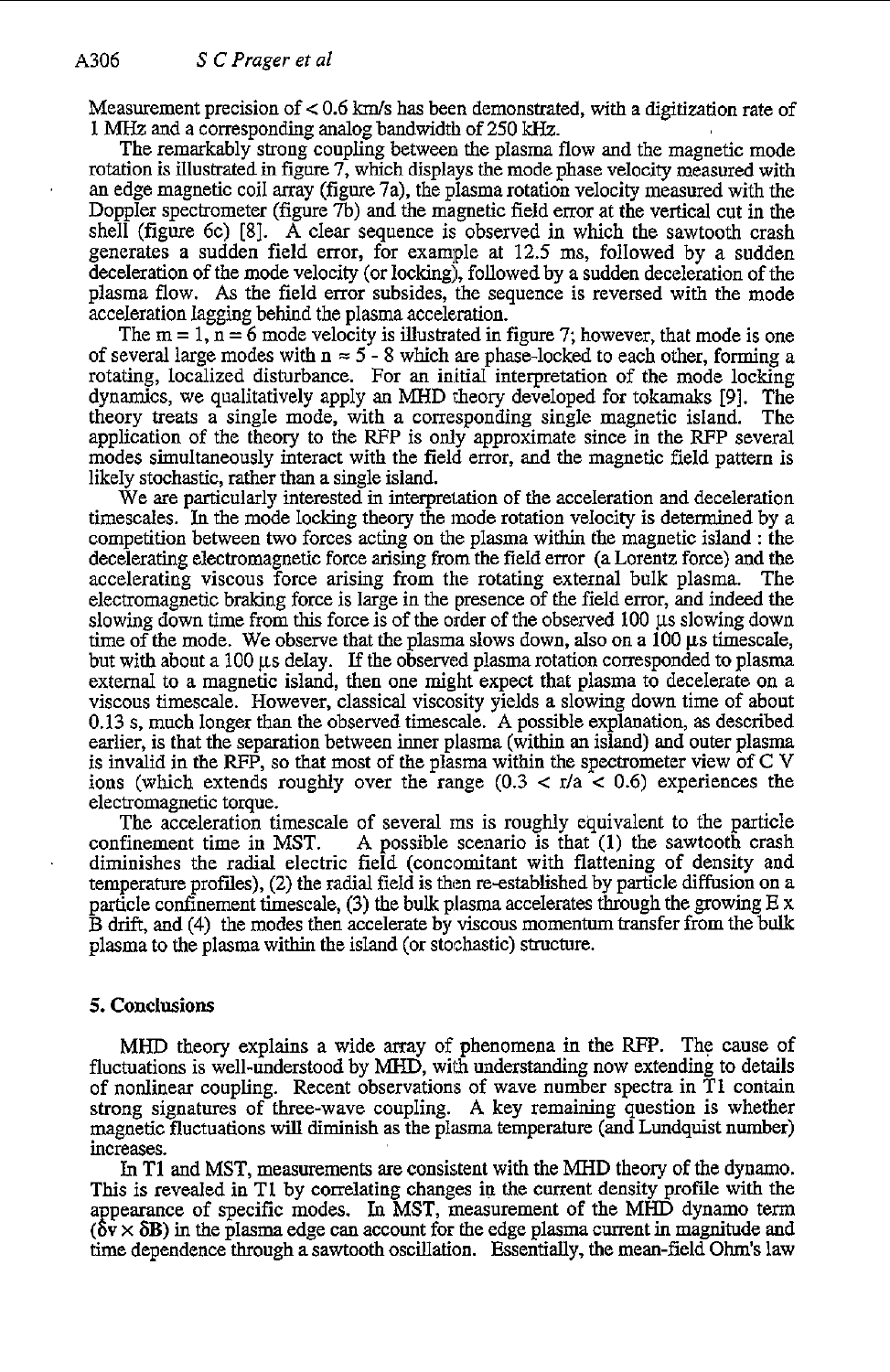is satisfied if the MHD dynamo term is included. The cause of the dynamo in the core of the **plasma** is not yet firmly established in experiment.

The RFP presents an opportunity for novel studies of mode locking physics. Measurement of plasma rotation reveals that the plasma and modes track each other remarkably well, with both decelerating in response to an impulsive field error with a slowing down time of 100  $\mu$ s. Application of mode locking theory developed for a single mode interacting with a field error very roughly agrees with experiment. However, a mode locking theory is required which accounts **for** the presence of several modes locking (and interacting) simultaneously, as well as for the influence of field stochasticity on the process.

#### **References**

- [l] Mazur **S** *1993Physica Scripta* **49** *233*
- [2] Nordlund P and Mazur *S 1994* Plasma Phys. *14032*
- *[3]* Ji *H,* Almagri A F, Prager **S** C and **Sarff J** *S 1994 Phys. Rev. Left.* 73,668
- *[4]* Ji H *et al* submitted to *Phys. Rev. Lett.*
- [5] Ji H *et al, 1992 Phys. Rev. Lett.* **69** 616
- [6] Nordlund P, Mazur *S,* Saetherblom H-E, **Li** G X, Brzozowski **J** H and Drake **J** R *1994 Int? Conf on Plasma Physics and Controlled Fusion Research.* IAEA-CN-60/A6/C-P-6
- [7] Den Hartog D J and Fonck R **J** *1994 Rev.* Sci. *Instrum.* **65** *3238*
- [8] Den Hartog D **J, Almagri** A F, Chapman, J T, Ji, H, Prager *S* C, **Sarff** J **S,** Fonck R **J** and Hegna C C *1995 Phys. Plasm* 2 2281
- *[9]* Fitzpatrick R and Hender T C *1991 Phys. Fluids* **B3 644**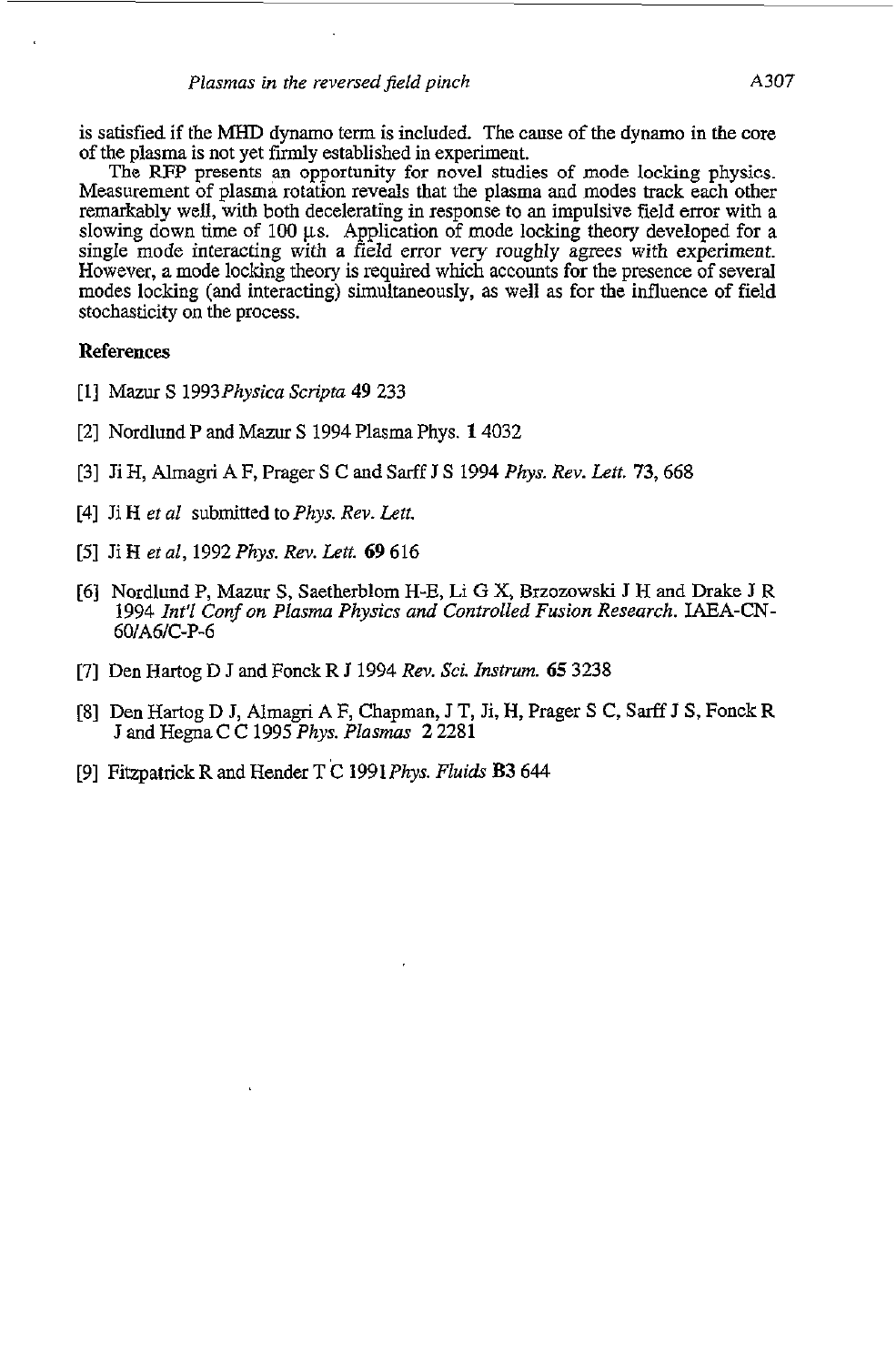

Figure 1. Toroidal mode number spectrum of  $(a)$   $m = 1$  magnetic oscillation and (b)  $m = 0$  in Tl.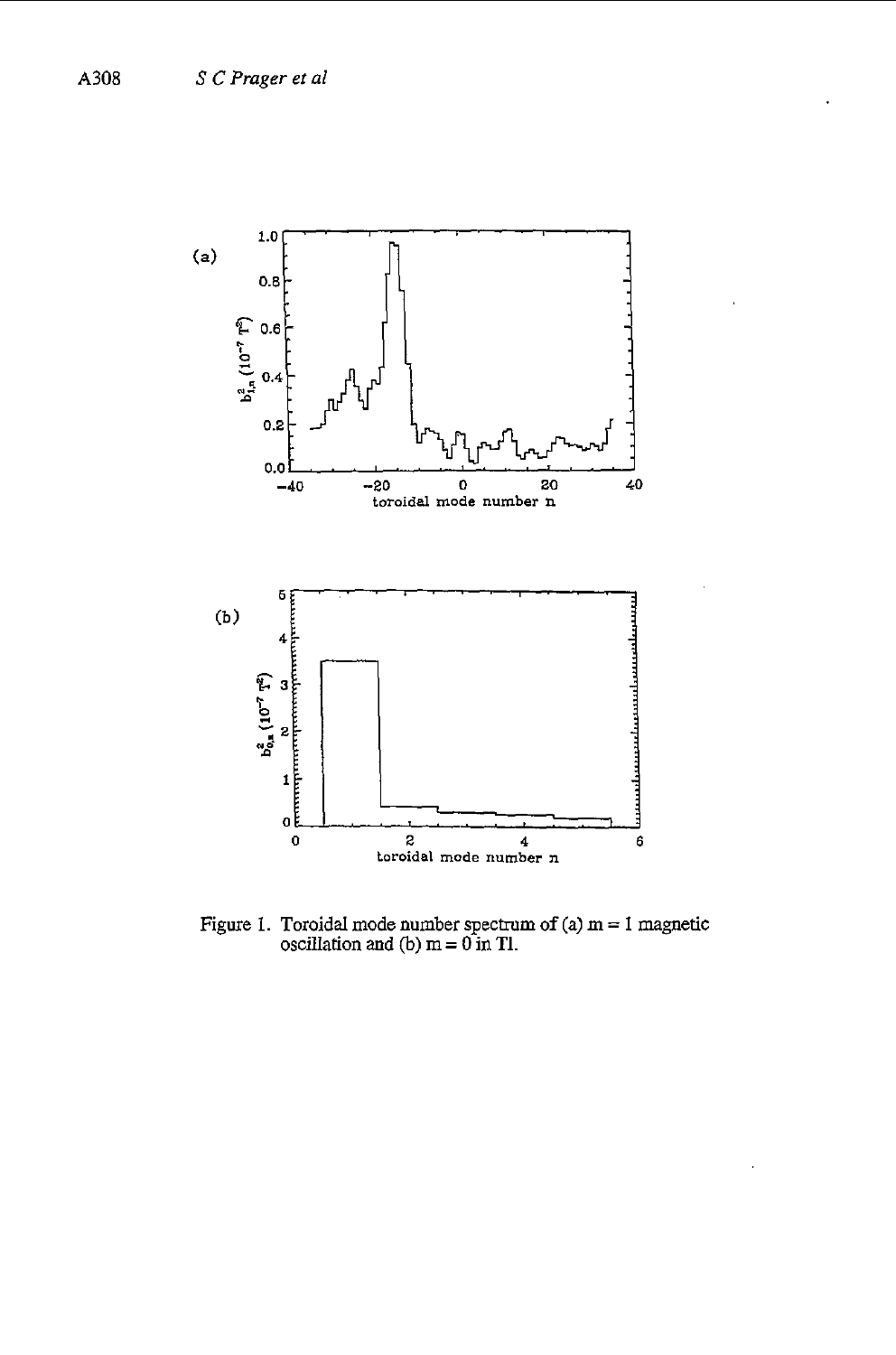

Figure **3.** Ensemble-averaged MHD dynamo electric fields and local parallel current density during one sawtooth crash, measured at  $r/a = 0.90$  in MST.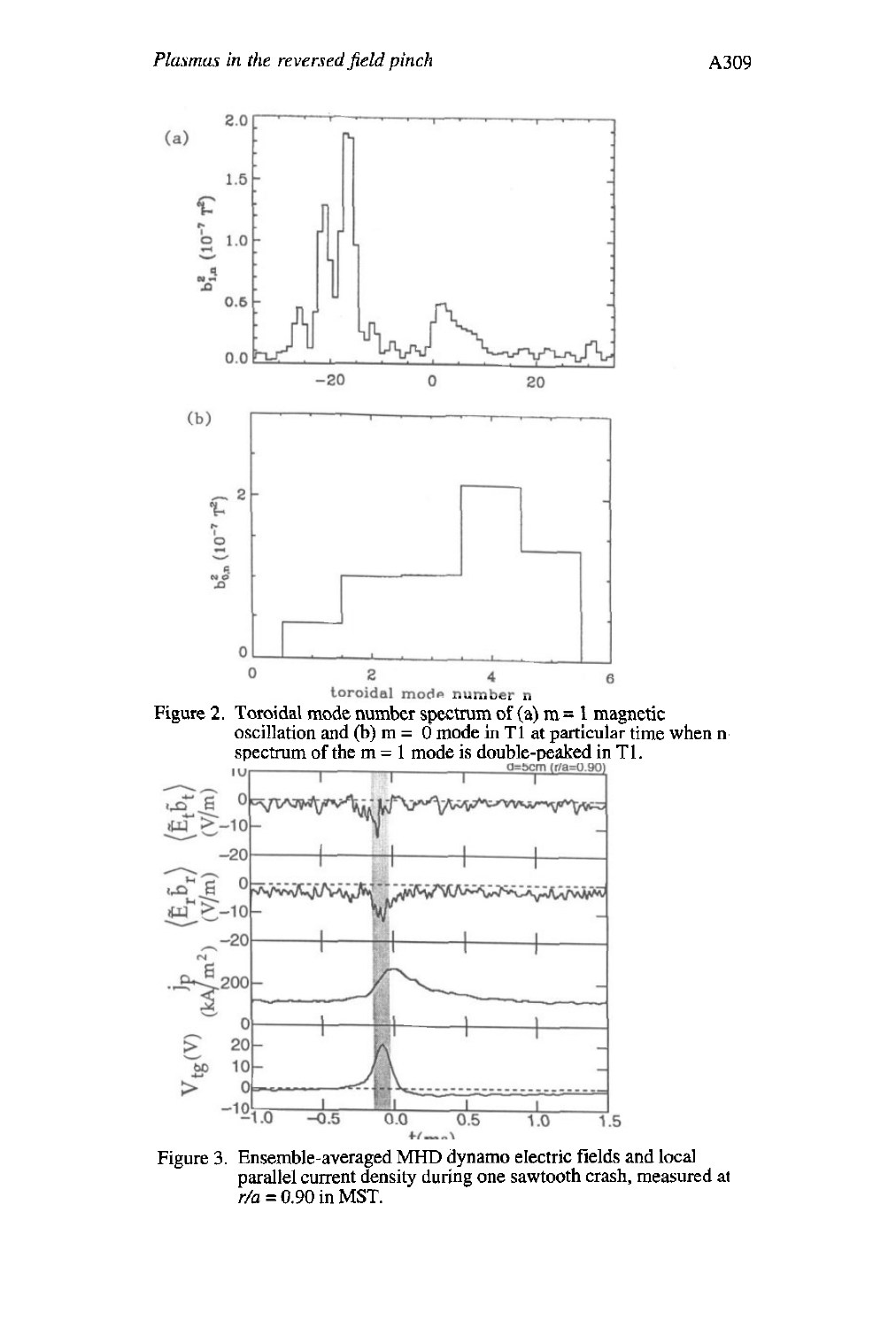

Figure 4. Comparison of MHD dynamo electric field  $\leq \tilde{E}_{\perp} \cdot \tilde{b}_{\perp} >$  to (a)  $\hat{\mathbf{n}}$  and (b)  $\hat{\mathbf{n}}$ **j**<sub>ii</sub> **-**  $\hat{\mathbf{E}}_1$  during one sawtooth crash in MST. Rapid oscillations in  $\langle \hat{\mathbf{E}}_1 \cdot \hat{\mathbf{b}}_1 \rangle$  indicate experimental uncertainty.



Figure 5. Radial profile of  $J_{\parallel}/B$  *in* T1 (a) at a time when the m = 1, n = -17 mode dominates and (b) for the usual case with several dominant modes. The locations of specific mode-resonant **SurfaceS.**